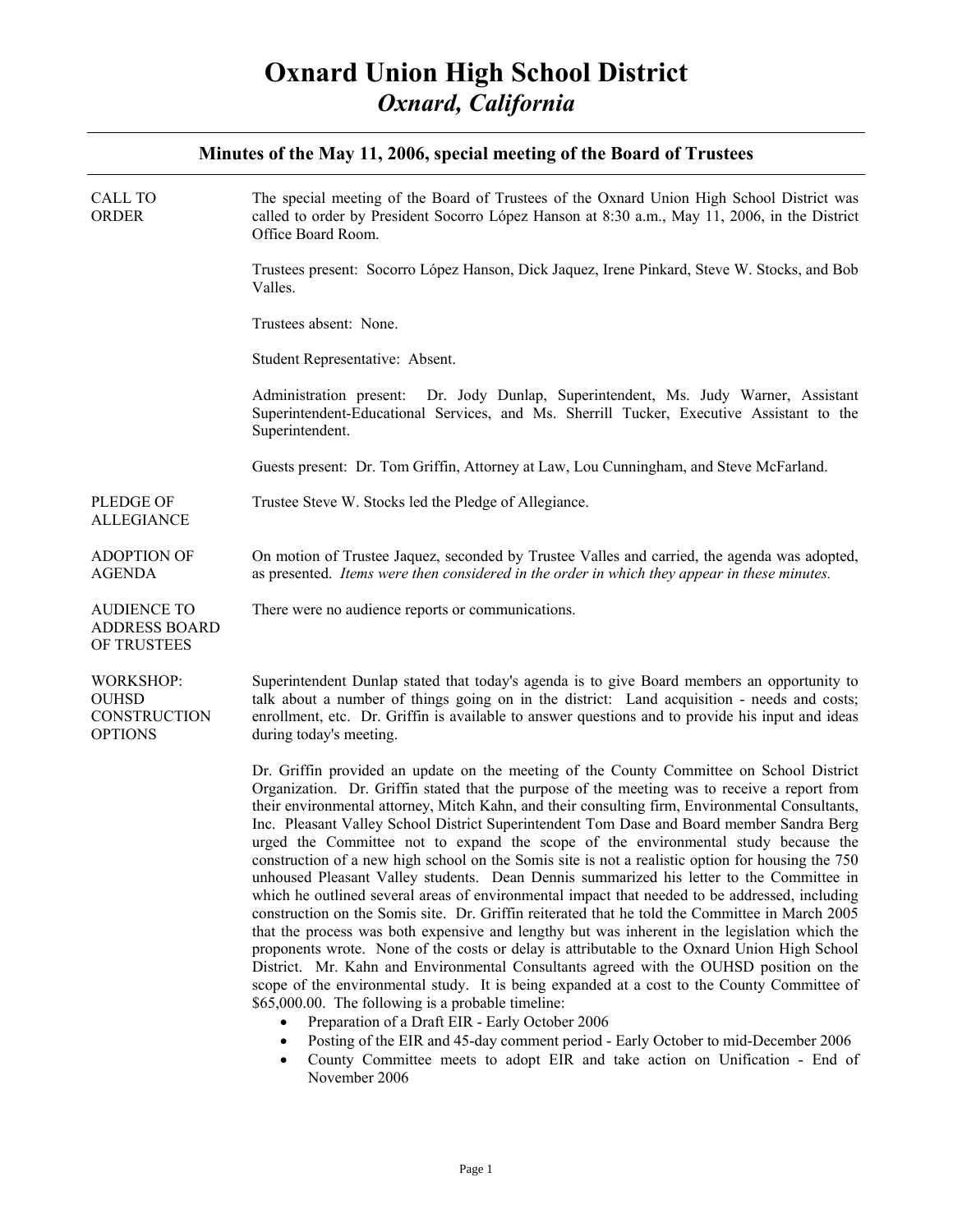# **Oxnard Union High School District**  *Oxnard, California*

#### **Minutes of the May 11, 2006, special meeting of the Board of Trustees**

| <b>WORKSHOP:</b><br>OUHSD<br>CONSTRUCTION<br>OPTIONS<br>Continued | Dr. Griffin opined that this timeline is very optimistic. It is possible that the EIR process could<br>be delayed six to eight weeks resulting in the last meeting being in January, rather than<br>November. He also opined that members of the Committee seem determined to approve<br>Unification regardless of the EIR or the criteria.                                                                                                                                                                                                                                                                                                                                                                                                                                                                                                                                                                                                                                                                                                                                                                                                              |
|-------------------------------------------------------------------|----------------------------------------------------------------------------------------------------------------------------------------------------------------------------------------------------------------------------------------------------------------------------------------------------------------------------------------------------------------------------------------------------------------------------------------------------------------------------------------------------------------------------------------------------------------------------------------------------------------------------------------------------------------------------------------------------------------------------------------------------------------------------------------------------------------------------------------------------------------------------------------------------------------------------------------------------------------------------------------------------------------------------------------------------------------------------------------------------------------------------------------------------------|
|                                                                   | Trustee Stocks asked if there is anyway that the Board can expedite any of this? June 2007 is the<br>fastest that it can go to the voters. In answer to a question about the original petition to the State,<br>Dr. Griffin said it is third in line at the State Board of Education. President López Hanson asked<br>if OUHSD decides to build a school in Somis, can the same EIR be used? Yes. Is there a<br>timeline? Dr. Griffin explained that the EIR can be used as long as it is still current. Trustee<br>Pinkard echoed Trustee Stocks' comments in asking if the district can afford to wait to build new<br>facilities. Trustee Valles said he is at the point where he would like to see this thing go to the<br>voters.                                                                                                                                                                                                                                                                                                                                                                                                                   |
|                                                                   | President López Hanson asked for a summary. More than likely, the EIR will be approved. In<br>July 2007, it is likely that the State will hear the appeal at the earliest. After that there are no<br>more appeals. The State's action is the final word. Dr. Griffin feels there is a 50-50 chance the<br>State will not approve the AB 780 petition or the citizens' petition. He offered another case<br>scenario where the County doesn't get to it until March 2007. It would then go to the State in<br>September or November of 2007 and onto the ballot in 2008, rather than November 2007. Dr.<br>Griffin stated that this is probably a more realistic timeline.                                                                                                                                                                                                                                                                                                                                                                                                                                                                               |
|                                                                   | Dr. Griffin then directed the discussion to district needs and what to do about the bond. Are<br>Trustees interested in a new administration building? Are Trustees interested in replacing<br>Hueneme High School with a small magnet-type school. In terms of declining enrollment and<br>demographics, Dr. Griffin presented a chart using the CBEDS figures reflected in the<br>consultant's report to the County. High school growth has slowed, reflecting a decline in the<br>elementary school districts. According to Dr. Griffin, there is not enough data to consider<br>building a new school. The decline in elementary enrollment is going to catch up to the high<br>school district. Dr. Griffin reviewed enrollment trends and reported that California is growing<br>by 400,000 people per year, mostly immigrants and their children. Everything else is stable.<br>The housing market is very expensive. Older people without kids are buying new homes.<br>Superintendent Dunlap stated that the "formulas" don't work anymore, meaning there is no<br>longer a formula that can project an accurate number of kids for enrollment. |
|                                                                   | Assistant Superintendent Judy Warner reported on the history of Foothill High School in<br>About six years ago, Ventura had two high schools that were both getting<br>Ventura.<br>queres under the lower that the thousand one of developed a flat come un with a smaller                                                                                                                                                                                                                                                                                                                                                                                                                                                                                                                                                                                                                                                                                                                                                                                                                                                                               |

Ventura. About six years ago, Ventura had two high schools that were both getting overcrowded; however, they knew they were on a downhill slope so they came up with a smaller magnet-type school. Foothill High School was built on 5 acres of land in 1999-2000 for \$15 million.

Trustee Pinkard suggested adjusting boundaries and building a small magnet school in Oxnard. Trustee Valles asked how many portables are in the entire district? Mr. Cunningham estimated about 150 and stated that if the portables were eliminated, about 700 students would need a school. Trustee Stocks stated the district has two pieces of property right now that are really worth a lot of money. Dr. Griffin said he thinks it would be a terrible mistake to build a comprehensive school in Somis. President López Hanson said she likes the idea of replacing Hueneme High School. Superintendent Dunlap asked if the funding to replace a school is significant - would the district get as much help from the State? Mr. Cuningham responded by saying no. The district does have eligibility for about 3,500 unhoused kids right now. Trustee Stocks stated he is not in favor of replacing Hueneme High School.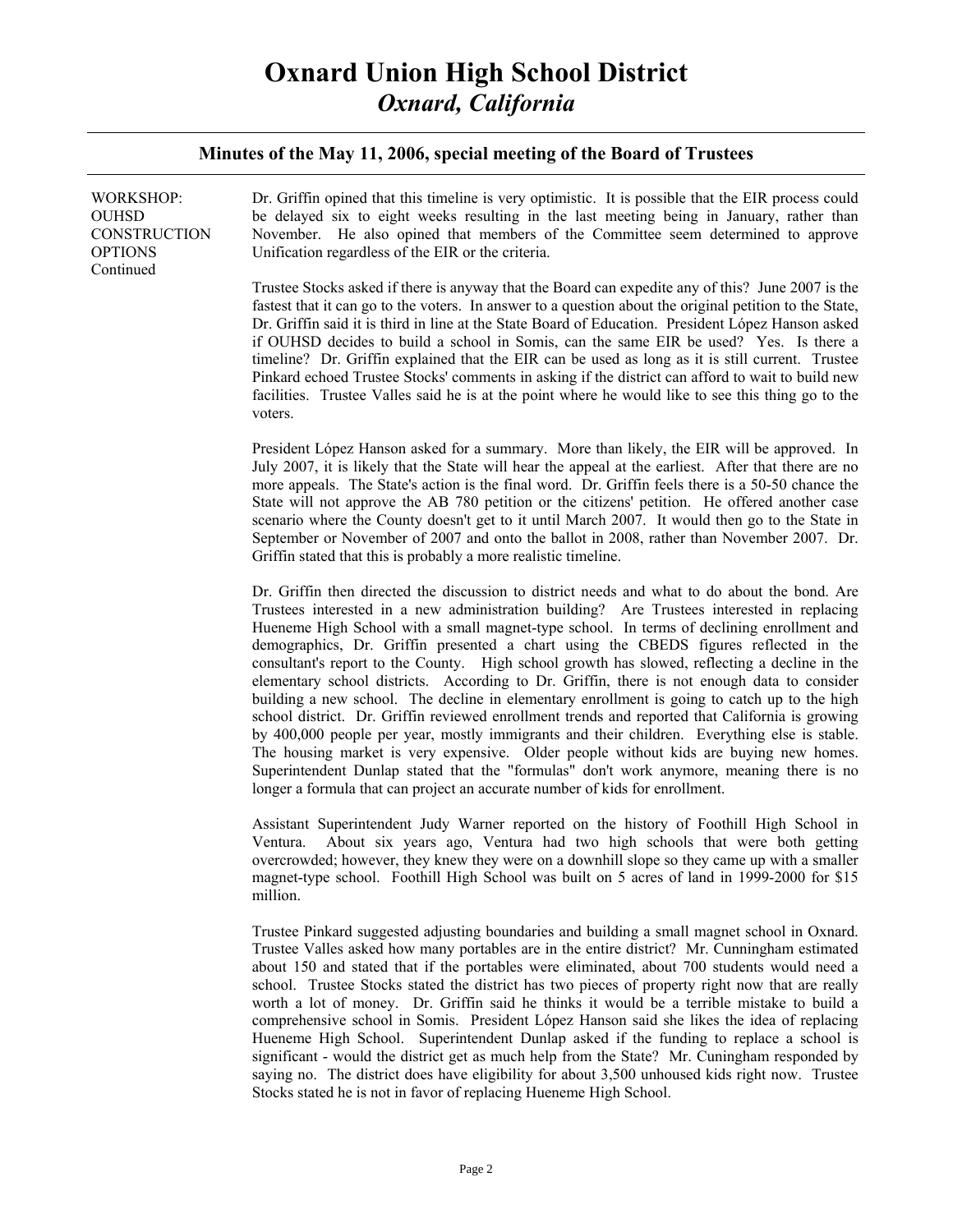# **Oxnard Union High School District**  *Oxnard, California*

#### **Minutes of the May 11, 2006, special meeting of the Board of Trustees**

| <b>WORKSHOP:</b><br><b>OUHSD</b><br>CONSTRUCTION<br><b>OPTIONS</b><br>Continued | The \$135 million bond is now probably equal to about \$85 to \$90 million in buying power.<br>Superintendent Dunlap mentioned the 27 acres behind Oxnard High School. Many districts and<br>organizations have asked to use the property. The overcrowding at Oxnard and Pacifica High<br>Schools needs to be addressed. Trustees might consider opening a small learning center, maybe<br>only 1 or 2 grades, and not have to worry about boundary changes.                                                                                                                                                                                                                                                                                                                                                                                                                                                                                                                                                                                                                                                                                               |
|---------------------------------------------------------------------------------|-------------------------------------------------------------------------------------------------------------------------------------------------------------------------------------------------------------------------------------------------------------------------------------------------------------------------------------------------------------------------------------------------------------------------------------------------------------------------------------------------------------------------------------------------------------------------------------------------------------------------------------------------------------------------------------------------------------------------------------------------------------------------------------------------------------------------------------------------------------------------------------------------------------------------------------------------------------------------------------------------------------------------------------------------------------------------------------------------------------------------------------------------------------|
|                                                                                 | Discussion held regarding the transportation encroachment and the high cost of gasoline. It was<br>suggested that the district look into sharing public transportation.                                                                                                                                                                                                                                                                                                                                                                                                                                                                                                                                                                                                                                                                                                                                                                                                                                                                                                                                                                                     |
|                                                                                 | Trustee Stocks said Board members need to "visit" small school sites.                                                                                                                                                                                                                                                                                                                                                                                                                                                                                                                                                                                                                                                                                                                                                                                                                                                                                                                                                                                                                                                                                       |
|                                                                                 | Trustee Jaquez summarized that Trustees are looking at a magnet-type school, possibly behind<br>Oxnard High School, that would help Oxnard and Pacifica High Schools. Trustees will begin<br>looking at different models for magnet schools. Superintendent Dunlap stated that right now,<br>attendance at Rio Mesa High School is going up, Adolfo Camarillo, Oxnard and Pacifica High<br>Schools are holding, and Channel Islands and Hueneme High School's enrollment is down.                                                                                                                                                                                                                                                                                                                                                                                                                                                                                                                                                                                                                                                                           |
|                                                                                 | Trustee Jaquez stated again his understanding that the district will begin looking at small schools<br>instead of spending a lot of money on a comprehensive high school, only to have to close it<br>down the road.                                                                                                                                                                                                                                                                                                                                                                                                                                                                                                                                                                                                                                                                                                                                                                                                                                                                                                                                        |
|                                                                                 | President López Hanson said she wanted to talk about the district office facilities. Assistant<br>Superintendent Randy Winton had provided information about the needs of the district, from air<br>conditioning and heating, totaling a couple of million dollars. She questioned putting anymore<br>money into the structure, and suggested it might be smarter to begin looking at replacing the<br>district office. Trustee Stocks said the district has explored this in the past and, at one time,<br>thought of buying the old Press Courier building, then the old GTE Telephone office, the old<br>Abex facility on Fifth Street, and the new GTE building off of Rice Avenue. Mr. Stocks<br>suggested looking at the Bank of A. Levy building downtown, and Trustee Valles suggested the<br>Elks Building. Trustee Pinkard said it makes more sense to look at something that is already<br>built. There are some buildings around the city that would do well to look at. Mr. Cunningham<br>said the district would need somewhere between 45-50,000 square feet of space. He suggested<br>the new commercial development going in at Del Norte. |
|                                                                                 | Dr. Griffin agreed with Trustee Pinkard and talked about "thinking outside the box." He<br>suggested Trustees may wish to begin thinking about housing for employees.                                                                                                                                                                                                                                                                                                                                                                                                                                                                                                                                                                                                                                                                                                                                                                                                                                                                                                                                                                                       |
|                                                                                 | Trustee Stocks talked about "Eminent Domain" and said we are here for kids so let's not get<br>political. If we need to claim eminent domain then we need to.                                                                                                                                                                                                                                                                                                                                                                                                                                                                                                                                                                                                                                                                                                                                                                                                                                                                                                                                                                                               |
|                                                                                 | President López Hanson asked where the district goes from here? Should Trustees ask staff to<br>begin looking at sites; should Trustees visit schools; should a committee be established to<br>provide options for a new district office?                                                                                                                                                                                                                                                                                                                                                                                                                                                                                                                                                                                                                                                                                                                                                                                                                                                                                                                   |
|                                                                                 | <b>SUMMARY</b>                                                                                                                                                                                                                                                                                                                                                                                                                                                                                                                                                                                                                                                                                                                                                                                                                                                                                                                                                                                                                                                                                                                                              |
|                                                                                 | Will begin looking for sites to visit for magnet schools.<br>$\bullet$                                                                                                                                                                                                                                                                                                                                                                                                                                                                                                                                                                                                                                                                                                                                                                                                                                                                                                                                                                                                                                                                                      |
|                                                                                 | Will begin to look at pulling kids from two schools for a magnet school.<br>$\bullet$                                                                                                                                                                                                                                                                                                                                                                                                                                                                                                                                                                                                                                                                                                                                                                                                                                                                                                                                                                                                                                                                       |
|                                                                                 | Will explore the possibility of visiting a combination of magnet schools on one site.<br>$\bullet$                                                                                                                                                                                                                                                                                                                                                                                                                                                                                                                                                                                                                                                                                                                                                                                                                                                                                                                                                                                                                                                          |